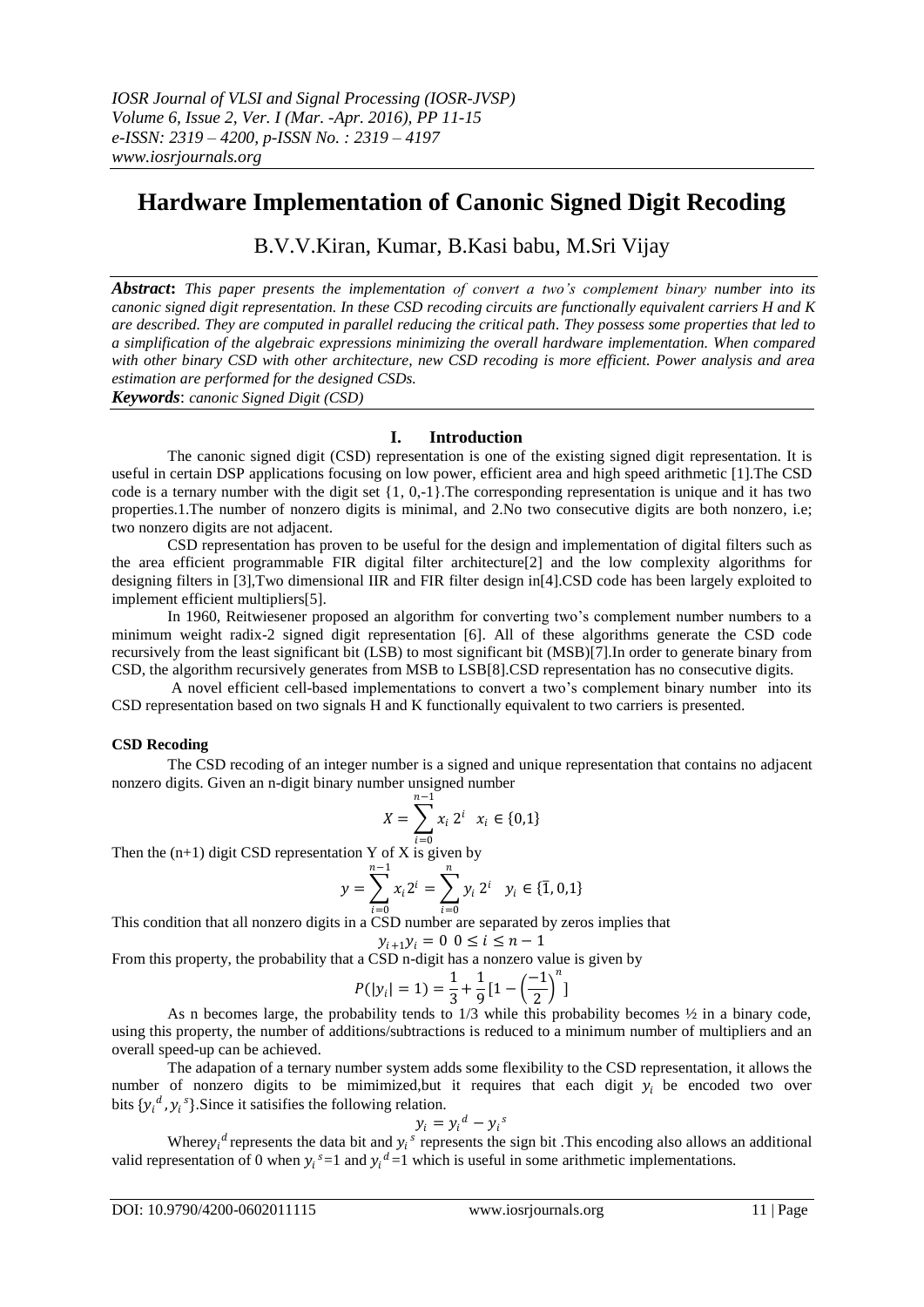Hash main presented the binary coded CSD (BCSD) number to avoid extra data word representation. The BCSD recoding is based on a simple binary representation  $B = \{b_0, b_1, \dots, b_{n-1}\}$  of a CSD code uses the same number of bits as its original two's complement representation. If the bit i in a CSD code is non zero  $y_i \neq 0$ , then the bit i is nonzero in the BCSD code,  $b_i \neq 0$  and the following bit  $b_{i+1}$  acts as a sign bit;  $b_{i+1} = 0$ means  $y_i$  is positive and  $b_{i+1} = 1$  means  $y_i$  is negative. A simple conversion between a CSD recoding and BCSD coding is

$$
b_i = y_i^d + y_{i+1}^s
$$
  

$$
b_{i+1} = y_{i+1}^d + y_i^s
$$

The conversion from a binary representation to CSD representation is mostly based on the identity.  $2^{i+j-1} + 2^{i+j-2} + \cdots + 2^i = 2^{i+j} - 2^i$ 

A conversion process from binary to CSD algorithm is shown.

$$
\hat{a}_{-1} = 0
$$
\n
$$
\hat{a}_{-1} = 0
$$
\n
$$
\hat{a}_{w} = \hat{a}_{w-1}
$$
\n
$$
\hat{a}_{w} = \hat{a}_{w-1}
$$
\n
$$
\{\theta_{i} = \hat{a}_{i} \land \hat{a}_{i-1}
$$
\n
$$
\gamma_{i} = \overline{\gamma_{i-1}} \theta_{i}
$$
\n
$$
\alpha_{i} = (1 - 2\hat{a}_{i+1})\gamma_{i}\}
$$

The encoding is performed from LSB to MSB using two adjacent digits and a carry signal. Here, the carry-out  $c_i = 1$  if and only if there is two of three 1s among the three inputs  $x_{i+1}$ ,  $x_i$  and  $c_{i-1}$ 

$$
c_i = x_i x_{i+1} + (x_i + x_{i+1}) c_{i-1} \qquad c_{-1} = 0
$$

The variable  $D = \{d_0, d_1, \dots, d_{n-1}\}\$ in which all nonzero digits in the CSD representation is defined as  $d_i = x_i \Delta c_{i-1}$ 

Since  $y_i$  takes one of the three values $\{0,1,\overline{1}\}$ , it is necessary to encode it.

$$
y_i^d = \overline{x_{i+1}}(x_i \wedge c_{i-1}) = \overline{x_{i+1}}d_i
$$
  

$$
y_i^s = x_{i+1}(x_i \wedge c_{i-1}) = x_{i+1}d_i
$$

In the case of an n-bit two's complement binary number X; the CSD representation is given by

$$
Y = -X_{n-1}2^{n-1} + \sum_{i=0}^{n-2} x_i 2^i = \sum_{i=0}^{n-1} y_i 2^i
$$

Here, only n CSD digits are necessary as the value of the binary number is limited to  $[-2<sup>n</sup>, 2<sup>n-1</sup>]$ . Negative integers in CSD can be obtained from their positive counterpart by changing the signs of all nonzero digits.

To convert a binary number into its CSD representation, valid for both unsigned and two's complemented binary numbers. The only difference arises in the last CSD digit. An extra sign extension,  $x_n = 0$ for unsigned numbers and  $x_n = x_{n-1}$  for two's complement numbers, the last section changes depending on the sign of  $\overline{X}$  in the following general expression.

For an unsigned number 
$$
X \begin{cases} y_{n-1}^d = d_{n-1} \\ y_{n-1}^s = 0 \\ y_n^d = d_n = c_{n-1} = \frac{x_n c_{n-2}}{y_n^s = 0} \end{cases}
$$

For a signed number 
$$
X \begin{cases} y_{n-1}^d = \overline{x_n} d_i = \overline{x_{n-1}} c_{n-2} \\ y_{n-1}^s = x_n d_i = x_{n-1} \overline{c_{n-2}} \end{cases}
$$

The simulated waveform for the conversion of binary number to its CSD representation  $(n=6)$  is shown in Figure 1 and the RTL synthesis from RC is shown in Figure 2.

|              |                              |          | $\frac{300\,\mathrm{m}}{200\,\mathrm{m}}$ $\frac{900\,\mathrm{m}}{200\,\mathrm{m}}$ $\frac{900\,\mathrm{m}}{200\,\mathrm{m}}$ |
|--------------|------------------------------|----------|-------------------------------------------------------------------------------------------------------------------------------|
| <b>GYBI</b>  | 212000 7 00000 3             |          | 0001300                                                                                                                       |
| <b>Gyeld</b> | 1001001 1 1000001 1100001    |          | $-1200000$                                                                                                                    |
| 解明           | 01001 1 00001 1 01001        |          | <b>EXIS</b>                                                                                                                   |
|              | 13511                        | $1$ SHII | 1000                                                                                                                          |
| 6:00         | <b>BRILL   RINIL   XXXII</b> |          | 如郡                                                                                                                            |

Figure1. Simulated Waveform for conversion of binary number to CSD representation (n=6)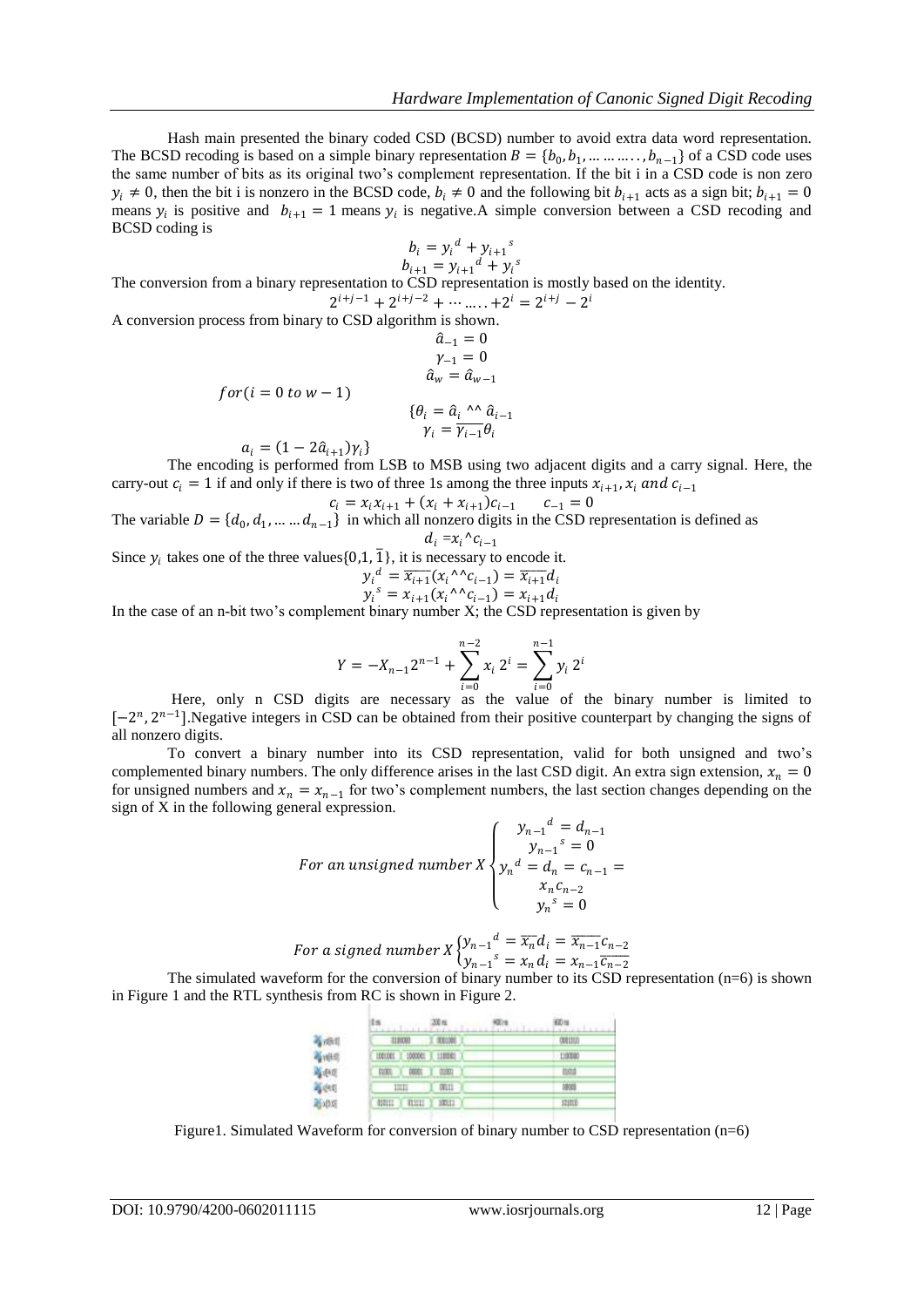

Figure 2.RTL compiler for binary to CSD code representation (n=6).

# **New Csd Recoding**

Let  $X$  is an n-digit binary number. If we denote the two signals, the signals are  $H = \{h_0, h_1, \dots, h_{n-1}\}\$  and  $K = \{k_0, k_1, \dots k_{n-1}\}\$  as

$$
h_i = \left\{ \begin{matrix} x_i h_{i-1} \text{ for } i \text{ odd} \\ x_i + h_{i-1} \text{ for } i \text{ even} \end{matrix} \right.
$$

$$
k_i = \left\{ \begin{matrix} x_i + k_{i-1} \text{ for } i \text{ odd} \\ x_i k_{i-1} \text{ for } i \text{ even} \end{matrix} \right.
$$

With  $h_{-1} = 0$ ,  $k_{-1} = 0$ . Then  $c_i$  can be formally expressed in terms of odd or even index i means the following relation.

$$
c_i = \begin{cases} h_i + x_{i+1}k_i \text{ for } i \text{ odd} \\ x_{i+1}h_i + k_i \text{ for } i \text{ even} \end{cases}
$$

The two signals H and K have some properties.

$$
\text{For i odd} \left\{ \begin{aligned} &\frac{h_i k_i = h_i}{h_i \overline{k}_i = 0} \\ &\frac{h_i \overline{k}_i = 0}{h_i + k_i = 1} \\ &\frac{h_i k_i = k_i}{k_i \overline{h}_i = 0} \end{aligned} \right.
$$
\n
$$
\text{For i even} \left\{ \begin{aligned} &\frac{h_i k_i = k_i}{k_i \overline{h}_i = 0} \\ &\frac{k_i \overline{h}_i + h_i = 1}{h_i + k_i = h_i} \end{aligned} \right.
$$

The variable D can be obtained from H and K following.

For i even 
$$
d_i = h_i \overline{k_i}
$$
  
For i odd  $d_i = \overline{h_i} k_i$ 

However, the variable Y for the CSD recoding in terms of signals H and K can be expressed as

$$
y_i^d = d_i \overline{x_{i+1}} = \begin{cases} k_i h_{i+1} \\ h_i \overline{k_{i+1}} \end{cases}
$$
 for i odd, even  

$$
y_i^s = d_i x_{i+1} = \begin{cases} k_{i+1} \overline{h_i} \\ h_{i+1} \overline{k_i} \end{cases}
$$
 for i odd, even

Only the last bit changed depending on sign of X in the following general expression For a signed number

$$
y_{n-1}^{d} = \begin{cases} k_{n-1} \overline{h_{n-2}} \\ h_{n-1} \overline{k_{n-2}} \end{cases} \text{ for } n-1 \text{ odd, even}
$$
  
\n
$$
y_{n-1}^{s} = \begin{cases} k_{n-2} \overline{h_{n-1}} \\ h_{n-2} \overline{k_{n-1}} \end{cases} \text{ for } n-1 \text{ odd, even}
$$

For an unsigned number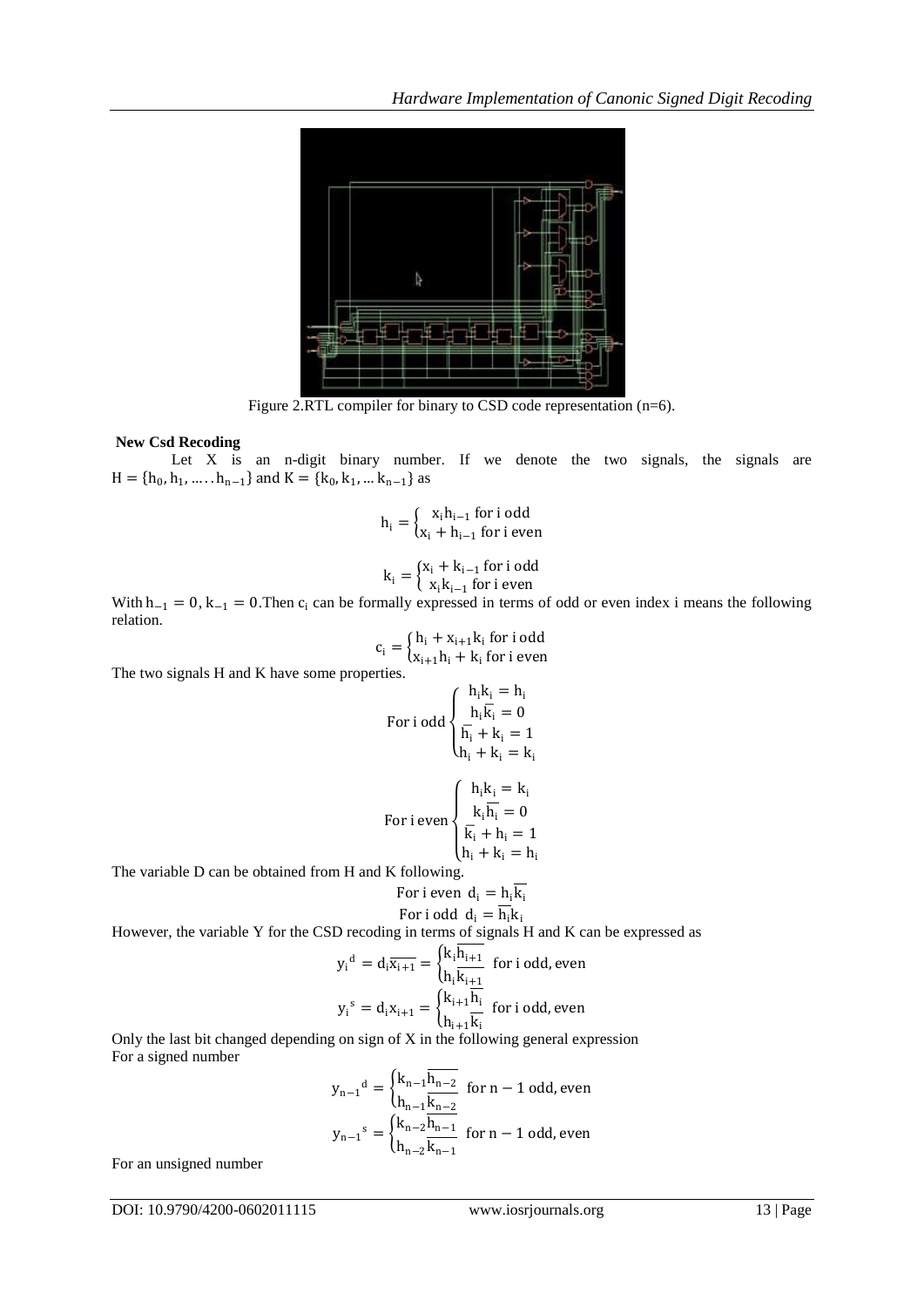$$
y_{n-1}^{d} = \begin{cases} k_{n-1} \overline{h_{n-1}} & \text{for } n-1 \text{ odd} \\ h_{n-1} \overline{k_{n-1}} & \text{for } n-1 \text{ even} \end{cases}
$$

$$
y_{n-1}^{s} = \begin{cases} h_{n-1} & \text{for } n-1 \text{ odd} \\ k_{n-1} & \text{for } n-1 \text{ even} \end{cases}
$$

The simulated waveform for binary to CSD new recoding (n=6) is shown in Figure 3. The RTL synthesis from RC is shown in Figure 4.

|                 |                        | 200 ns | $400 \text{ ns}$ |         |
|-----------------|------------------------|--------|------------------|---------|
| $\sqrt{q6.0}$   | 0000000                |        |                  | 100000  |
| s[60]           | 1100101<br>1001001     |        |                  | 0001001 |
| [5.1]           | <b>M1111</b><br>010111 |        |                  | 110111  |
| 26 4(5:0)       | 111010<br>111110       |        |                  | 111110  |
| <b>X</b> x[5:0] | 011011<br>010111       |        |                  | 110111  |

Figure 3.Simulated Waveform for new CSD recoding (n=6)



Figure 4.RC compiler for new CSD recoding  $(n=6)$ 

The graphs of the Power, Area, Gates of the Binary CSD and New Binary CSD is shown in the Figure 5, Figure 6 and Figure 7. From Figure5, it is evident that Binary CSD consumes 12.69174 pW power, New Binary CSD consumes 7.828716 pW. From Figure6, it is evident that Binary CSD occupies 426  $\mu$ m<sup>2</sup>, New Binary CSD occupies 293 μm². From Figure 7, it is evident that Binary CSD gates are 30 and New Binary CSD gates are 22.

It is inferred that there is 38.31% reduction of power, 26.67% reduction of gates and 31.22% reduction of area for New Binary CSD compared with Binary CSD.



Figure 5. Power for Binary CSD and New Binary CSD (n=6)